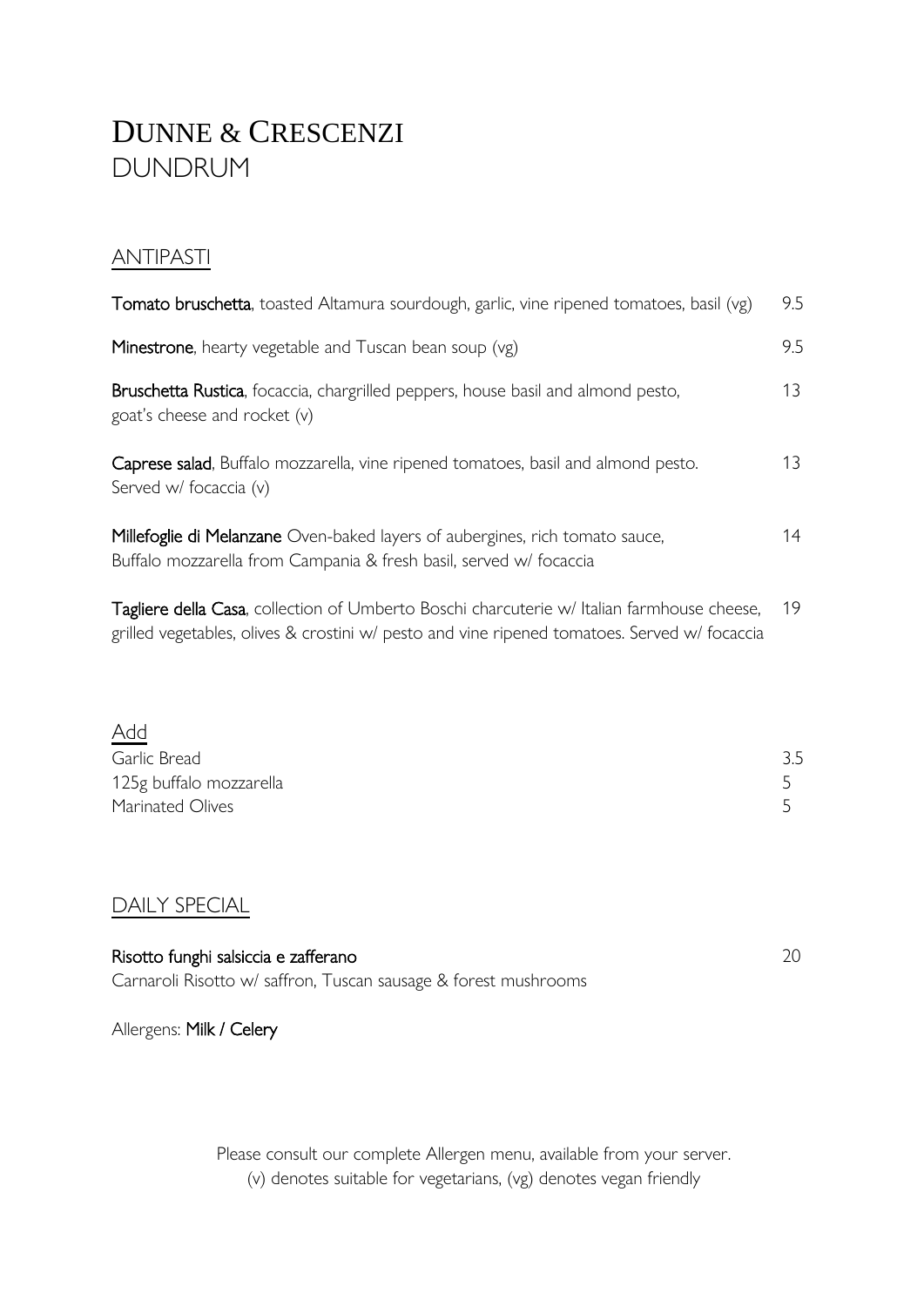#### PASTA

| Spaghetti alla chitarra, pesto & gamberi<br>Spaghetti pasta, L'Officina basil and almond pesto, cherry tomatoes and prawns                  | 19   |
|---------------------------------------------------------------------------------------------------------------------------------------------|------|
| Tagliatelle al Ragu'<br>Egg tagliatelle with a slow cooked Bolognese, McLoughlin's Butcher Irish beef,<br>24 month parmesan cheese shavings | 18.5 |
| Risotto ai frutti di Mare<br>Carnaroli risotto with SSI fresh hake, prawns & squid, cherry tomatoes, garlic<br>& white wine bisque          | 20   |
| Panzerotti Alfredo<br>Mushroom filled ravioli with 24 month parmesan cheese and truffle fonduta $(v)$                                       | 19.5 |
| Amatriciana<br>Rigatoni pasta, Tuscan pancetta bacon, tomato, hint of chilli, pecorino cheese DOP                                           | 18   |

### **SECONDI**

| Cartoccio di Mare                                                                               | 25. |
|-------------------------------------------------------------------------------------------------|-----|
| Baked parcel of SSI fresh fish of the day w/ white wine, cherry tomatoes & capers               |     |
| (may include molluscs)                                                                          |     |
|                                                                                                 |     |
| Scaloppine di Pollo                                                                             | 25. |
| Irish free range chicken escalopes w/ forest mushrooms and Sicilian marsala sauce w/ side salad |     |
| and garlic & rosemary potatoes                                                                  |     |

| 5.5 |
|-----|
| 3.5 |
|     |
|     |
| 5.5 |
|     |